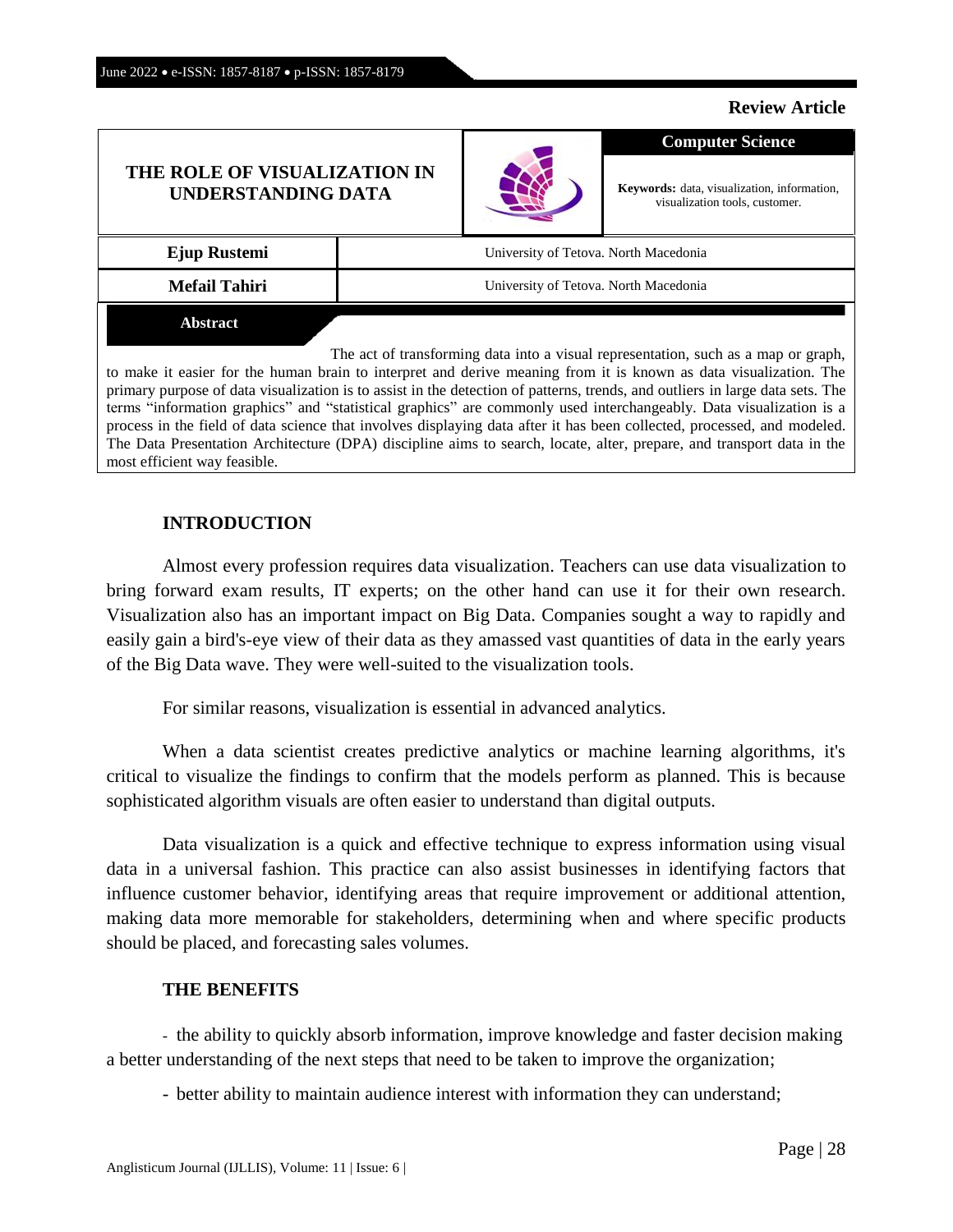- easy dissemination of information that increases the possibility of sharing knowledge with all concerned;

- eliminate the need for data specialists since data is more accessible and understandable;

- an increased ability to act quickly on results and therefore achieve success with greater speed and fewer errors.

With the rise in popularity of big data and data analytics, visualization is now more vital than ever. Machine learning is rapidly being used by businesses to collect huge amounts of data that are difficult to filter, comprehend, and explain. Visualization can help speed up this process and provide information in a way that business owners and stakeholders can understand.

## **SEEING IS UNDERSTANDING**

Big data visualization frequently goes beyond traditional visualization approaches like pie charts, bar charts, and business graphs. Heatmaps, for example, are used instead of more complicated representations.

Even though big data visualization can be advantageous, it can also have a number of problems for businesses, including:

- Hiring a visualization professional is required to get the most out of large data visualization techniques. To guarantee that organizations get the most out of their data, this professional should be able to pick the finest datasets and visualization methods.

- Because data visualization necessitates powerful processing hardware, efficient storage systems, and even a shift to the cloud, large data visualization projects frequently involve IT teams as well as management.

- The big data visualization's information will only be accurate if it matches the information represented. As a result, people and processes to oversee and control the quality of enterprise data, metadata, and data sources are critical.

## **EXAMPLES**

**Line graphs:** Are one of the most basic and common techniques for visualizing data. Line graphs show how variables can change over time.

**Area charts:** This visualization style is similar to a line chart in that it shows numerous values in a time series, which is a collection of data collected at different points in time.

**Scatter plots:** This method demonstrates the connection between two variables. The data points are represented by dots on an x and y axis in a scatter plot.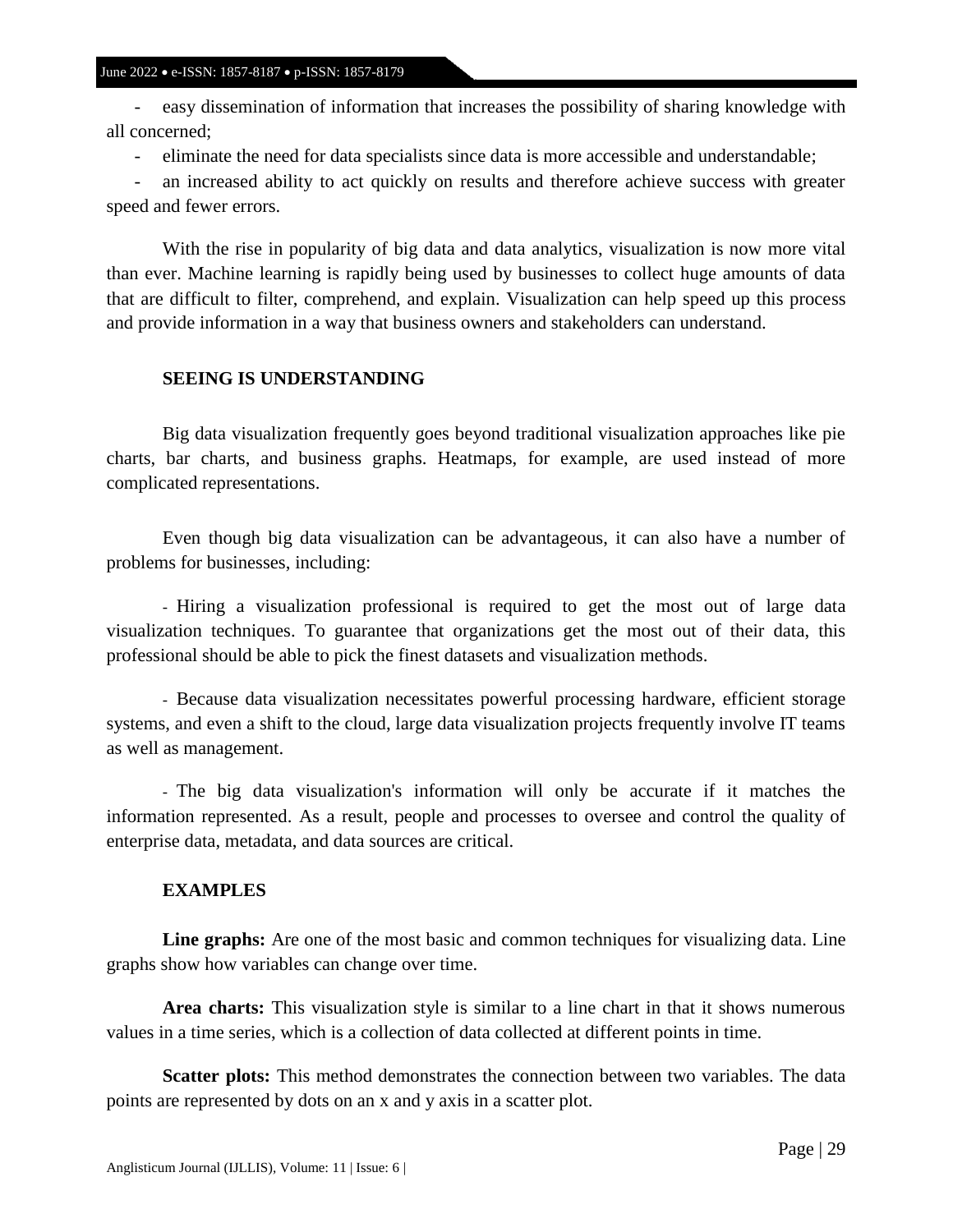#### June 2022 • e-ISSN: 1857-8187 • p-ISSN: 1857-8179

**Trees:** This method uses a nested format to convey hierarchical data. The size of each category's rectangle is proportionate to its percentage of the total. When comparing distinct components of a whole, trees are the greatest tool.

**Population pyramids:** This technique uses a stacked bar chart to display the complex social narrative of a population.

#### **USAGE**

**Sales and marketing:** According to a study undertaken by the media company Magna, by 2020, 50% of all global advertising expenditures will be spent online. As a result, marketing departments must be exceedingly attentive about the sources of their web traffic and how their web assets generate revenue. Data visualization makes it easier to monitor traffic trends over time as a result of marketing actions.

**Politics:** A geographic map that shows which party people voted for is a common example of data visualization in politics.

**Healthcare:** A choropleth map shows split geographic areas or regions that have been colored according to a number variable. Professionals can use choropleth maps to see how a variable, such as the death rate from heart disease, changes over time in certain areas

**Scientists:** Because of scientific visualization, often known as SciVis, researchers and scientists are now better in understanding experimental data than ever before

**Finance:** When deciding whether to buy or sell an asset, finance professionals should be able to track the performance of their investment. Trading charts are used to monitor price fluctuations over time and present essential information such as stocks, derivatives, securities, currencies, raw materials, and bonds. Data analysts and financial professionals can discover trends by examining price fluctuations over time.

**Logistic:** Visualization technologies can be used by shipping lines to discover the optimum worldwide shipping routes

**Researchers:** Trading charts are used to track price changes over time and display important data about securities, derivatives, currencies, stocks, bonds, and raw materials. Trends can be discovered by looking at price swings over time, which data analysts and financial professionals can do.